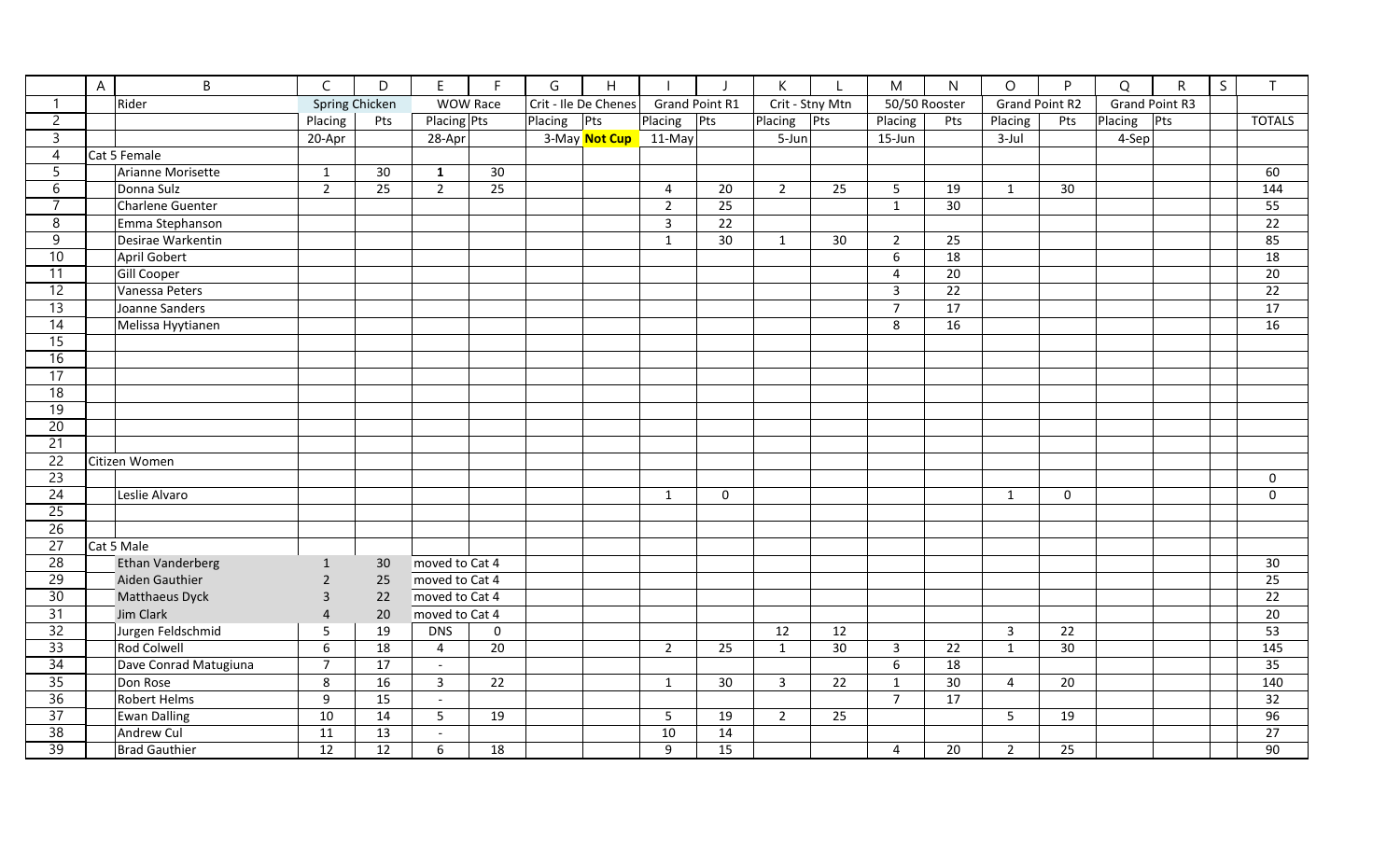|                 | $\overline{A}$ | $\sf B$                 | $\mathsf{C}$   | D                   | $\mathsf E$    | F           | G | $\boldsymbol{\mathsf{H}}$ |                | - 1         | К              | L           | M               | $\mathsf{N}$ | $\circ$        | P           | Q | $\mathsf{R}$ | $\mathsf{S}$ | $\mathsf{T}$    |
|-----------------|----------------|-------------------------|----------------|---------------------|----------------|-------------|---|---------------------------|----------------|-------------|----------------|-------------|-----------------|--------------|----------------|-------------|---|--------------|--------------|-----------------|
| 40              |                | John Matthews           | 13             | 11                  | 8              | 16          |   |                           | $\overline{7}$ | 17          | 9              | 15          | 9               | 15           |                |             |   |              |              | 74              |
| 41              |                | Sylvain Barivabe        | 14             | 10                  | $\overline{7}$ | 17          |   |                           |                |             |                |             |                 |              |                |             |   |              |              | 27              |
| 42              |                | Steven Rees             | 15             | 9                   | $\sim$         |             |   |                           |                |             |                |             |                 |              |                |             |   |              |              | 9               |
| 43              |                | <b>Philip Pries</b>     |                |                     | $\mathbf{1}$   | 30          |   |                           |                |             |                |             |                 |              |                |             |   |              |              | 30              |
| 44              |                | Nathaniel Ricard        |                |                     | $\overline{2}$ | 25          |   |                           |                |             |                |             |                 |              |                |             |   |              |              | 25              |
| 45              |                | Jonah Huebner           |                |                     |                |             |   |                           | $\mathbf{3}$   | 22          |                |             |                 |              |                |             |   |              |              | 22              |
| 46              |                | Ty Andres               |                |                     |                |             |   |                           | <b>DNF</b>     | $\mathbf 0$ |                |             |                 |              |                |             |   |              |              | $\mathbf 0$     |
| $\overline{47}$ |                | Craig Crowter           |                |                     |                |             |   |                           | 6              | 18          |                |             |                 |              |                |             |   |              |              | 18              |
| 48              |                | Mark Seel               |                |                     |                |             |   |                           | $\overline{4}$ | 20          |                |             |                 |              | <b>DNF</b>     | 0           |   |              |              | 20              |
| 49              |                | Keric Klassen           |                |                     |                |             |   |                           | $\bf 8$        | 16          |                |             |                 |              |                |             |   |              |              | 16              |
| 50              |                | Adam Smith              |                |                     |                |             |   |                           |                |             | 4              | 20          |                 |              |                |             |   |              |              | 20              |
| 51              |                | Matthew Stiff           |                |                     |                |             |   |                           |                |             | 6              | 18          |                 |              |                |             |   |              |              | 18              |
| 52              |                | Albert Falk             |                |                     |                |             |   |                           |                |             | $\overline{7}$ | 17          | 8               | 16           |                |             |   |              |              | 33              |
| $\overline{53}$ |                | Loic Savara             |                |                     |                |             |   |                           |                |             | 8              | 16          |                 |              |                |             |   |              |              | 16              |
| 54              |                | Mateo Camacho           |                |                     |                |             |   |                           |                |             | 11             | 13          |                 |              | 6              | 18          |   |              |              | 31              |
| 55              |                | Jackson Smith           |                |                     |                |             |   |                           |                |             | <b>DNS</b>     | $\mathsf 0$ |                 |              |                |             |   |              |              | $\mathsf 0$     |
| 56              |                | Mike Vandale            |                |                     |                |             |   |                           |                |             |                |             | $\overline{2}$  | 25           |                |             |   |              |              | 25              |
| 57              |                | Johnathon Borland       |                |                     |                |             |   |                           |                |             |                |             | $5\phantom{.0}$ | 19           |                |             |   |              |              | 19              |
| 58              |                | John Malcolm            |                |                     |                |             |   |                           |                |             |                |             | 10              | 14           |                |             |   |              |              | 14              |
| 59              |                | Kyle Zarniak            |                |                     |                |             |   |                           |                |             |                |             |                 |              | $\overline{7}$ | 17          |   |              |              | 17              |
| 60              |                |                         |                |                     |                |             |   |                           |                |             |                |             |                 |              |                |             |   |              |              |                 |
| 61              |                |                         |                |                     |                |             |   |                           |                |             |                |             |                 |              |                |             |   |              |              |                 |
| 62              |                |                         |                |                     |                |             |   |                           |                |             |                |             |                 |              |                |             |   |              |              |                 |
| 63              |                |                         |                |                     |                |             |   |                           |                |             |                |             |                 |              |                |             |   |              |              |                 |
| 64              |                |                         |                |                     |                |             |   |                           |                |             |                |             |                 |              |                |             |   |              |              |                 |
| 65              |                | Cat 5 Citizen           |                |                     |                |             |   |                           |                |             |                |             |                 |              |                |             |   |              |              |                 |
| 66              |                | Dave Contrad Matuguinga |                |                     |                |             |   |                           |                |             | $\mathbf{1}$   | $\mathbf 0$ |                 |              | $\mathbf{1}$   | $\mathsf 0$ |   |              |              |                 |
| 67              |                | Jamie Jabouri           |                |                     |                |             |   |                           |                |             |                |             |                 |              | $\mathbf{1}$   | $\mathbf 0$ |   |              |              |                 |
| 68              |                |                         |                |                     |                |             |   |                           |                |             |                |             |                 |              |                |             |   |              |              |                 |
| 69              |                |                         |                |                     |                |             |   |                           |                |             |                |             |                 |              |                |             |   |              |              |                 |
| 70              |                | Cat 4 Female            |                |                     |                |             |   |                           |                |             |                |             |                 |              |                |             |   |              |              |                 |
| 71              |                | Eryn Guenter            | $\mathbf{1}$   | 30 <sup>°</sup>     | $\overline{2}$ | 25          |   |                           | 4              | 20          | $\mathbf{3}$   | 22          |                 |              |                |             |   |              |              | 97              |
| 72              |                | Chloe Penner            | $\overline{2}$ | 25                  | $\overline{3}$ | 22          |   |                           | $\mathbf{1}$   | 30          |                |             |                 |              | $\mathbf{1}$   | 30          |   |              |              | 107             |
| 73              |                | Andrea Tetreault        | $\mathbf{3}$   | 22                  |                |             |   |                           | $\overline{3}$ | 22          |                |             | <b>DNF</b>      | 0            |                |             |   |              |              | 44              |
| 74              |                | Bernadine Kostyk        | 4              | 20                  | 5              | 19          |   |                           | 5              | 19          |                |             |                 |              |                |             |   |              |              | 58              |
| 75              |                | Rebecca Mann            | 5              | 19                  | $\overline{4}$ | 20          |   |                           |                |             | $\overline{2}$ | 25          |                 |              | 4              | 20          |   |              |              | 84              |
| 76              |                | Anna Shapert            | 6              | 18                  |                |             |   |                           |                |             |                |             |                 |              |                |             |   |              |              | 18              |
| $\overline{77}$ |                | Karin McSherry          | $\overline{7}$ | 17                  | <b>DNS</b>     | $\mathbf 0$ |   |                           |                |             |                |             |                 |              |                |             |   |              |              | $\overline{17}$ |
| $\overline{78}$ |                | <b>Maia Dalling</b>     | <b>DNF</b>     | $\mathsf{O}\xspace$ | 6              | 18          |   |                           | 6              | 18          | <b>DNS</b>     | $\Omega$    |                 |              | $\overline{3}$ | 22          |   |              |              | $\overline{58}$ |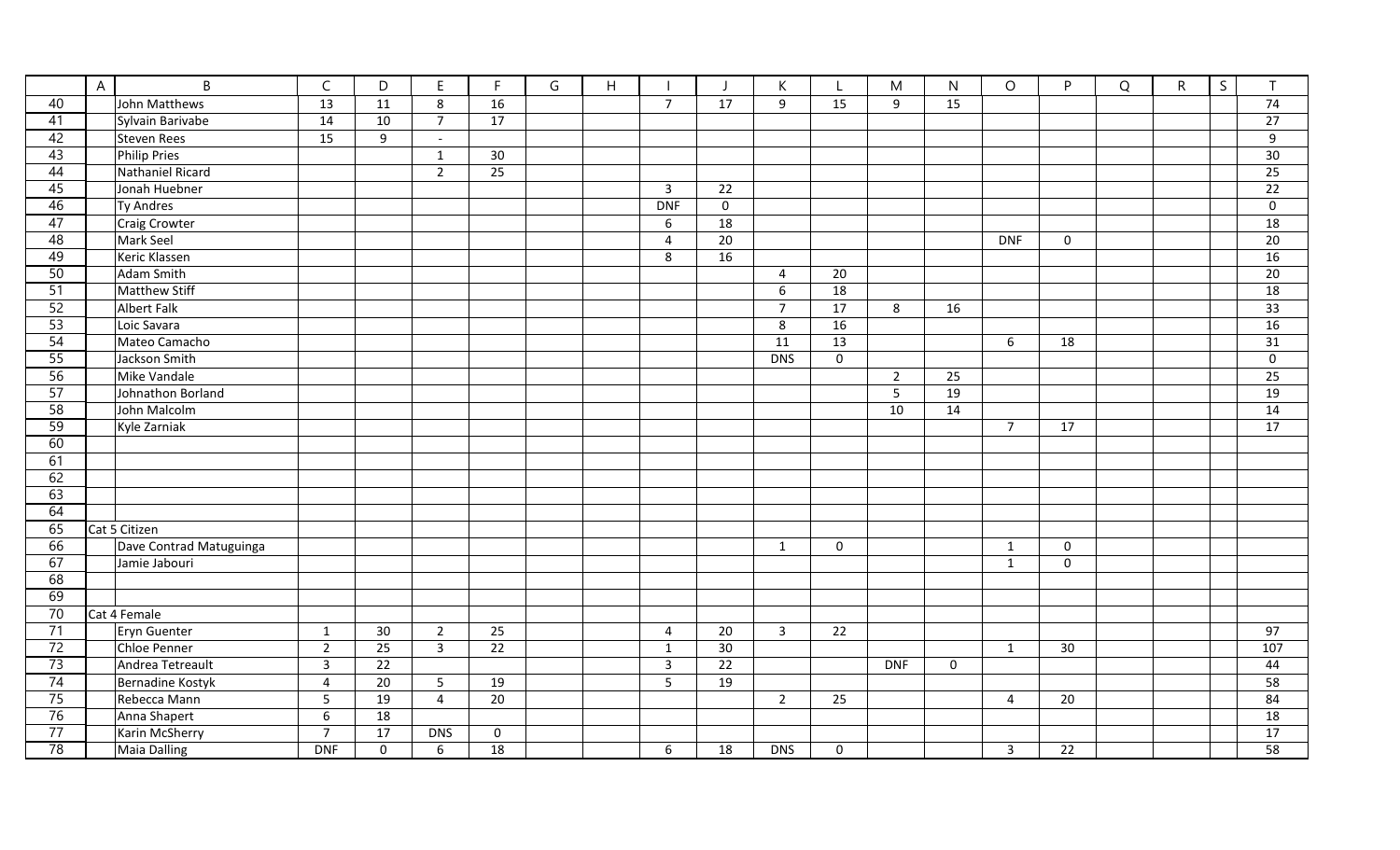|                  | $\overline{A}$ | $\mathsf B$      | $\mathsf{C}$     | D               | E              | $\mathsf{F}$ | G | H |                |                 | K.                      |    | M              | $\mathsf{N}$    | $\circ$        | P           | Q | $\mathsf{R}$ | S | $\mathsf{T}$        |
|------------------|----------------|------------------|------------------|-----------------|----------------|--------------|---|---|----------------|-----------------|-------------------------|----|----------------|-----------------|----------------|-------------|---|--------------|---|---------------------|
| 79               |                | Caitlyn Roy      |                  |                 | $\mathbf{1}$   | 30           |   |   | $\overline{2}$ | 25              | $\mathbf{1}$            | 30 | $\mathbf{1}$   | 30 <sup>°</sup> | $\overline{2}$ | 25          |   |              |   | 140                 |
| 80               |                | Christina Banman |                  |                 |                |              |   |   |                |                 |                         |    | $\overline{2}$ | 25              |                |             |   |              |   | 25                  |
| 81               |                |                  |                  |                 |                |              |   |   |                |                 |                         |    |                |                 |                |             |   |              |   |                     |
| 82               |                |                  |                  |                 |                |              |   |   |                |                 |                         |    |                |                 |                |             |   |              |   |                     |
| 83               |                |                  |                  |                 |                |              |   |   |                |                 |                         |    |                |                 |                |             |   |              |   |                     |
| 84               |                | Cat 4 Male       |                  |                 |                |              |   |   |                |                 |                         |    |                |                 |                |             |   |              |   |                     |
| 85               |                | Cody Brown       | $\mathbf{1}$     | 30              | 12             | 12           |   |   | $\overline{2}$ | 25              | 9                       | 15 | $\overline{2}$ | 25              | $\mathbf{1}$   | 30          |   |              |   | 137                 |
| 86               |                | Trevor Ketler    | $\overline{2}$   | $\overline{25}$ |                |              |   |   | $\overline{3}$ | $\overline{22}$ |                         |    |                |                 | <b>DNF</b>     | $\mathbf 0$ |   |              |   | 47                  |
| $\overline{87}$  |                | Nathaniel Man    | $\overline{3}$   | 22              | 11             | 13           |   |   | 5              | 19              |                         |    |                |                 |                |             |   |              |   | 54                  |
| 88               |                | Ken Stojak       | $\overline{4}$   | $\overline{20}$ | 5 <sup>5</sup> | 19           |   |   | 13             | 11              | $\overline{7}$          | 17 | 10             | 14              | $\overline{7}$ | 17          |   |              |   | 98                  |
| 89               |                | Mathew Grabau    | 5                | 19              |                |              |   |   | 10             | 14              | $\mathbf{1}$            | 30 | <b>DNF</b>     | $\mathbf 0$     | 5              | 19          |   |              |   | 82                  |
| 90               |                | Eric Bohm        | 6                | 18              | 13             | 11           |   |   | $\mathbf{1}$   | 30              |                         |    |                |                 |                |             |   |              |   | 59                  |
| 91               |                | Terry Maeyk      | $\overline{7}$   | 17              |                |              |   |   |                |                 |                         |    |                |                 | <b>DNF</b>     | $\mathbf 0$ |   |              |   | 17                  |
| $\overline{92}$  |                | Dave Gerrard     | 8                | 16              |                |              |   |   |                |                 |                         |    |                |                 |                |             |   |              |   | 16                  |
| 93               |                | Gary Sewell      | 9                | 15              | $\mathbf{1}$   | 30           |   |   | $\overline{4}$ | 20              | 10                      | 14 | 8              | 16              | 9              | 15          |   |              |   | 110                 |
| 94               |                | Jon Guenter      | 10               | 14              | $\overline{7}$ | 17           |   |   | 11             | 13              | 6                       | 18 | 9              | 15              |                |             |   |              |   | 77                  |
| $\overline{95}$  |                | Charles Gallant  | $\overline{11}$  | 13              |                |              |   |   |                |                 |                         |    |                |                 |                |             |   |              |   | 13                  |
| 96               |                | Tyler Bargen     | 12               | $\overline{12}$ |                |              |   |   |                |                 |                         |    |                |                 |                |             |   |              |   | $\overline{12}$     |
| 97               |                | David Brodeur    | 13               | 11              | 14             | 10           |   |   |                |                 |                         |    |                |                 |                |             |   |              |   | 21                  |
| 98               |                | Albert Chin      | 14               | 10              | 9              | 15           |   |   |                |                 | 5                       | 19 |                |                 | $\overline{2}$ | 25          |   |              |   | 69                  |
| 99               |                | Marlon Williams  |                  |                 | $\overline{2}$ | 25           |   |   |                |                 |                         |    |                |                 |                |             |   |              |   | 25                  |
| 100              |                | Ethan Vanderberg | CAT <sub>5</sub> | 15              | $\mathbf{3}$   | 22           |   |   | $\overline{7}$ | 17              |                         |    |                |                 | <b>DNF</b>     | $\mathbf 0$ |   |              |   | 54                  |
| 101              |                | Matthaeus Dyck   | CAT <sub>5</sub> | 11              | $\overline{4}$ | 20           |   |   | 6              | 18              | $2^{\circ}$             | 25 |                |                 | 8              | 16          |   |              |   | 90                  |
| 102              |                | Aiden Gauthier   | CAT <sub>5</sub> | 12.5            | <b>DNS</b>     | $\mathbf 0$  |   |   | 14             | 10              |                         |    |                |                 |                |             |   |              |   | 23                  |
| 103              |                | Jim Clark        | CAT <sub>5</sub> | 10              | 6              | 18           |   |   | 12             | 12              |                         |    |                |                 |                |             |   |              |   | 40                  |
| 104              |                | lan Case         |                  |                 | 8              | 16           |   |   | 8              | 16              | $\overline{4}$          | 20 | <b>DNF</b>     | $\mathbf 0$     | 6              | 18          |   |              |   | 70                  |
| 105              |                | Gord Dalling     |                  |                 | 10             | 14           |   |   |                |                 | $\overline{\mathbf{3}}$ | 22 |                |                 |                |             |   |              |   | 36                  |
| 106              |                | Nathaniel Ricard |                  |                 | <b>DNS</b>     | $\mathbf 0$  |   |   |                |                 |                         |    |                |                 |                |             |   |              |   | $\mathsf{O}\xspace$ |
| 107              |                | Mathieu Fillion  |                  |                 |                |              |   |   | 9              | 15              | 8                       | 16 | 4              | 19              | 4              | 20          |   |              |   | 70                  |
| 108              |                | Garret Penner    |                  |                 |                |              |   |   |                |                 |                         |    | $\mathbf{1}$   | 30              |                |             |   |              |   | 30                  |
| 109              |                | Mackenzie Wood   |                  |                 |                |              |   |   |                |                 |                         |    | $\overline{3}$ | $\overline{22}$ |                |             |   |              |   | $\overline{22}$     |
| 110              |                | Philip Pries     |                  |                 |                |              |   |   |                |                 |                         |    | 5              | 19              |                |             |   |              |   | 19                  |
| $\overline{111}$ |                | Damian Tron      |                  |                 |                |              |   |   |                |                 |                         |    | 6              | $\overline{18}$ |                |             |   |              |   | 18                  |
| 112              |                | Scott Stephanson |                  |                 |                |              |   |   |                |                 |                         |    | $\overline{7}$ | 17              |                |             |   |              |   | 17                  |
| 113              |                | Jiri Kroupa      |                  |                 |                |              |   |   |                |                 |                         |    |                |                 | $\overline{3}$ | 22          |   |              |   | 22                  |
| 114              |                |                  |                  |                 |                |              |   |   |                |                 |                         |    |                |                 |                |             |   |              |   |                     |
| 115              |                |                  |                  |                 |                |              |   |   |                |                 |                         |    |                |                 |                |             |   |              |   |                     |
| 116              |                |                  |                  |                 |                |              |   |   |                |                 |                         |    |                |                 |                |             |   |              |   |                     |
| 117              |                |                  |                  |                 |                |              |   |   |                |                 |                         |    |                |                 |                |             |   |              |   |                     |